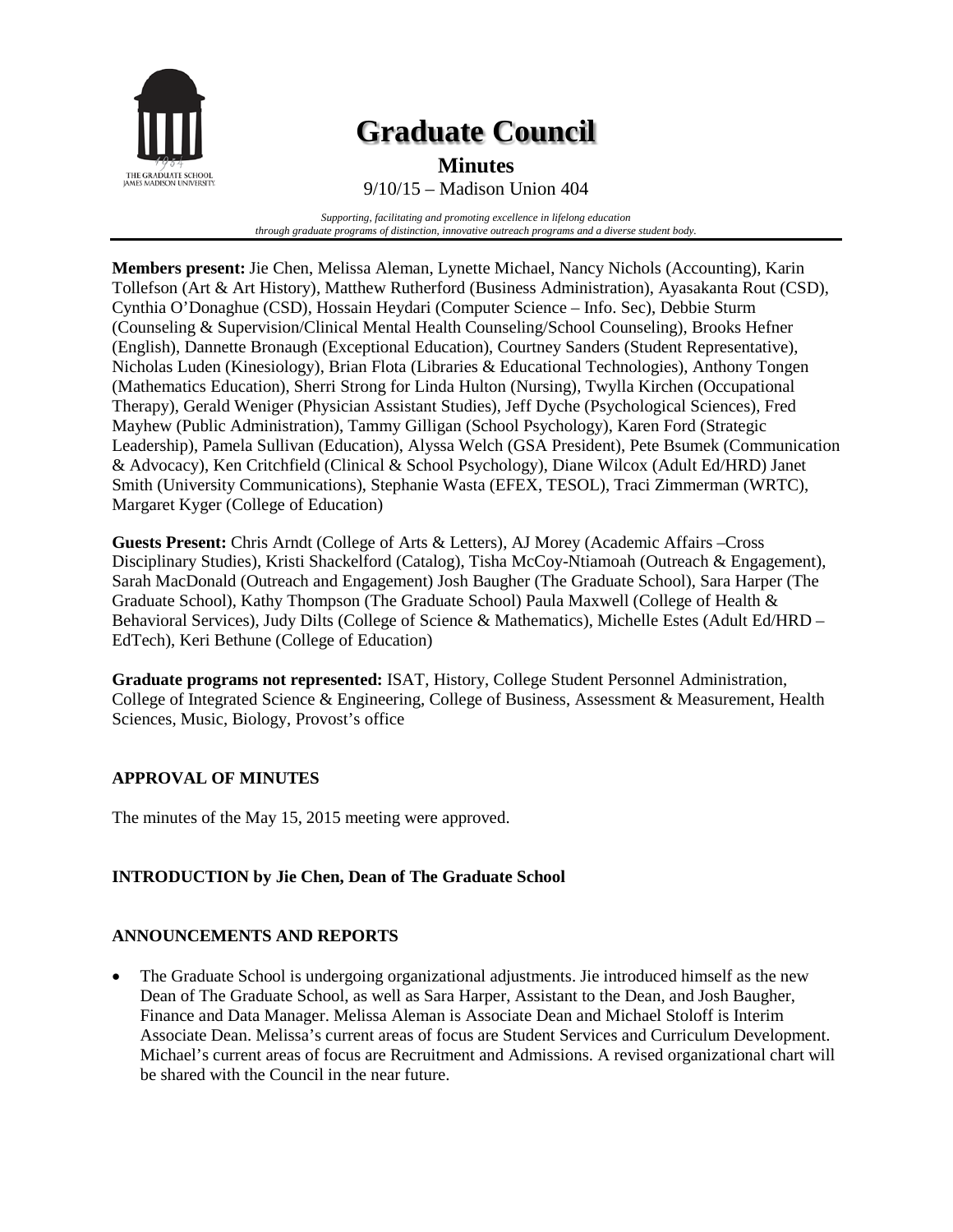- The Graduate School will begin the process of developing a Strategic Plan. A task force is to be formed, and drafts will be developed and shared with the Council. The goal is to ensure that the process is inclusive, and to complete the plan by the end of the semester.
- Members were provided with a handout which includes the C&I Change Deadlines for this year. Program Directors should direct colleagues to The Graduate School website and C&I website for the deadlines. Program Directors were encouraged to send requests to Melissa Aleman and Kristi Shackelford for review. Members were reminded to send agenda items one week in advance of the meeting.
- Jie reported that there will be a special Academic Council meeting held October 21st which will specifically highlight Graduate Education – determining the goals for graduate education at JMU and exploring strategies for growth. Jie expressed gratitude to Provost Jerry Benson for this opportunity.
- An APR Self-Study will be initiated. The Graduate School will seek help from Graduate Council members as the study progresses. The deadline for the complete report is November 16, 2016.
- The first year of providing competitive Student Travel Grants was very successful. Melissa called the Council members to encourage students to apply. There are 3 deadlines, the first of which is September  $22<sup>nd</sup>$ . Faculty Academic Unit Heads will need to approve the applications. The Graduate School calls all Directors to encourage their students to apply, so that we can continue to support graduate students in their efforts and achievements.
- Call for nominations for the Conference of Southern Graduate Schools Awards Nominate an individual for each category and submit nominations to TGS office by October 15<sup>th</sup>. A statement of the rationale behind endorsement should be included.
- Kathy Thompson reported on upcoming Graduate Fairs. Tracie Esmaili is now involved in coordinating recruitment for The Graduate School. Program Directors are invited to attend any fairs, and asked to contact Kathy and Tracie if they are interested. Suggestions are welcome for any diversity recruitment ideas. The following are Grad Fairs that are on the calendar. Additional fairs will be planned contingent on funding. All graduate programs were invited to participate in the graduate and professional school fair Sept. 22.

**Grad Fair Calendar:** 9/21 **Radford University & VT** 9/22 **JMU Graduate and Professional School Fair <https://www.jmu.edu/cap/fair/grad.shtml>** 9/23 **UVA & Longwood University** 9/25 **ODU** 10/7 **VCU** 10/29 **Hampton University**

• **GSA Report (Presented by Alyssa Welch, President):** The Graduate Student Association is "of students and for students". The goals of the association are to facilitate social events that encourage interdisciplinary connections, contribute to the professional development of graduate students, and advocate for a variety of needs on campus, creating an environment of community engagement. The potential advocacy focus for the year is the provision of health insurance for graduate students. The GSA will hold meetings on Sundays at the Cohen Center, from 5- 6pm. All faculty are welcome. The GSA will strive to highlight students' achievements and presentations. Program Directors and Faculty are encouraged to have their students advertise their achievements on GSA social media. There are many upcoming events sponsored by the GSA.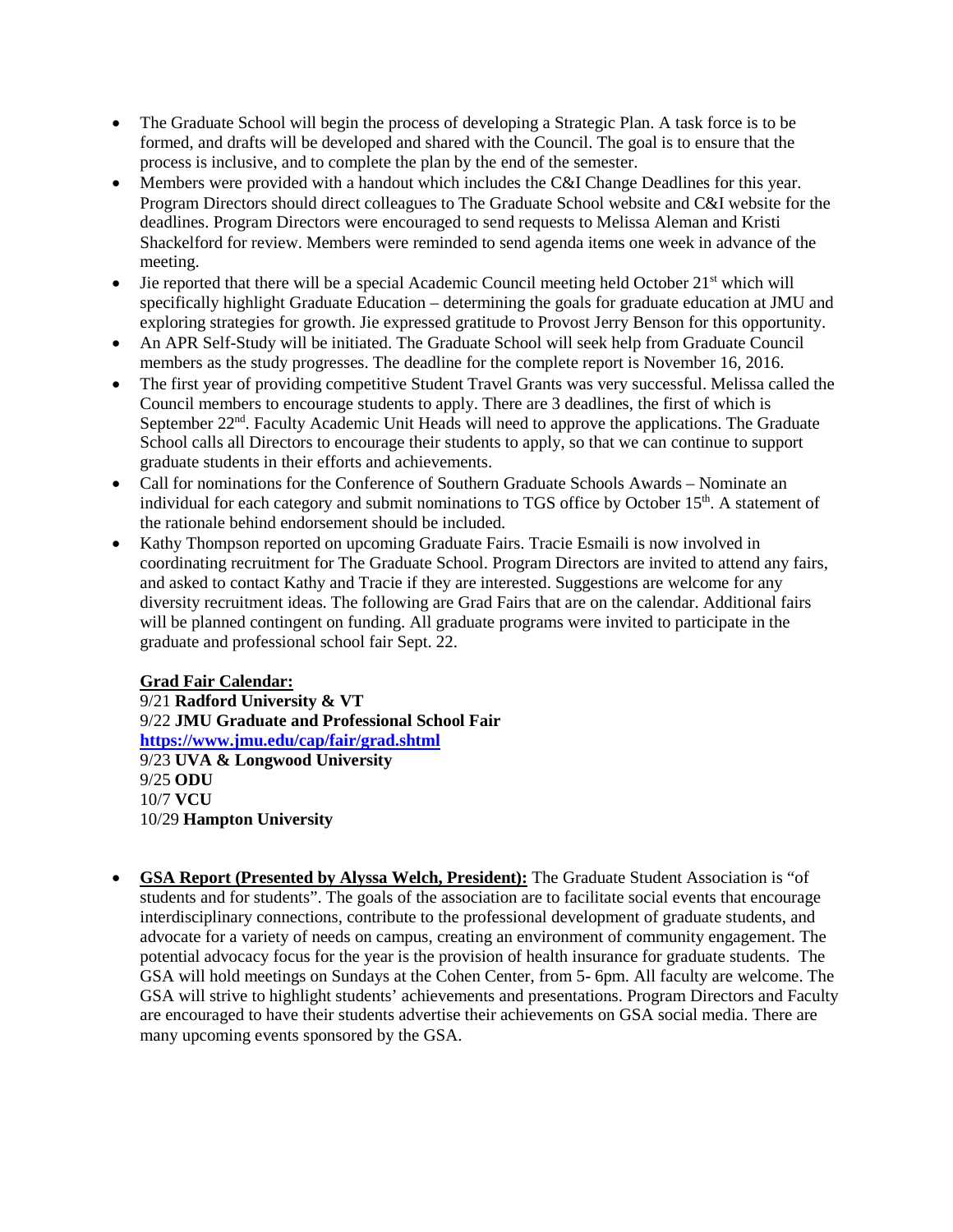#### **COMMITTEE APPOINTMENTS**

- Student representatives to Graduate Council: Caitlin Mundy and Courtney Sanders
- Graduate Council representative to C&I Chairs: Melissa Aleman
- Graduate Council representative to A-Team: Michael Stoloff
- CAP Graduate Council student representative: pending
- CAP Graduate Council faculty representatives: Debbie Sturm and Jeff Dyche
- Honor Council representative: Nancy Nichols

### **ACTION ITEMS**

• **Graduate Council Approval of Change Grade Review Process (Melissa Aleman)** Melissa Aleman presented revisions to the Grade Review Process to include procedures for students to appeal evaluations of comprehensive assessment activities (e.g. comprehensive exams). In the case of an appeal to a comprehensive activity, policy revisions allow for the first two steps to be handled entirely through written channels or with the committee chair serving as a proxy for the committee. The revision also includes the committee chair in the comparable role as the "instructor" in all phases of the process for the appeal of a failing grade in all comprehensive activities. The council motioned to amend the revisions to clearly state that in cases in which the AUH or the Program Director is serving on the student's committee, that the college dean will appoint an Associate Dean to serve in the role of AUH for the grade review process.

#### • **Adaptive Education Presentation**

Maggie Kyger and Keri Bethune presented their Program Change Action Request, proposing that the program description be revised and a new concentration area added. The proposed concentration is K-12 Adaptive Curriculum, within Post-Baccalaureate Programs in Special Education: MAT in Special Education, as well as Post-Baccalaureate M.A.T. Program: Initial Licensure Program. The proposal was approved by council members via e-vote on September 11, 2015.

#### **CONCLUSION**

Jie Chen concluded the meeting, reporting that he has had meetings with all of the deans regarding current status of grad programs as well as the future of programs. He remarked that he has received insightful input during these meetings.

Jie plans to visit each department. An email will go out to Department chairs to initiate visits. Jie hopes to join already planned meetings with all faculty and will spend up to 30 minutes for remarks and discussion. Jie stressed the importance of Graduate faculty coordination and interaction. He plans to share with the Graduate Council the topics that will be covered during these visits.

#### **Remaining 2014-15 Meeting Dates:**

Thursday, September 10, 2015, Madison Union 404 Thursday, October 8, 2015, Madison Union 404 Thursday, November 12, 2015, Madison Union 306 No December Meeting